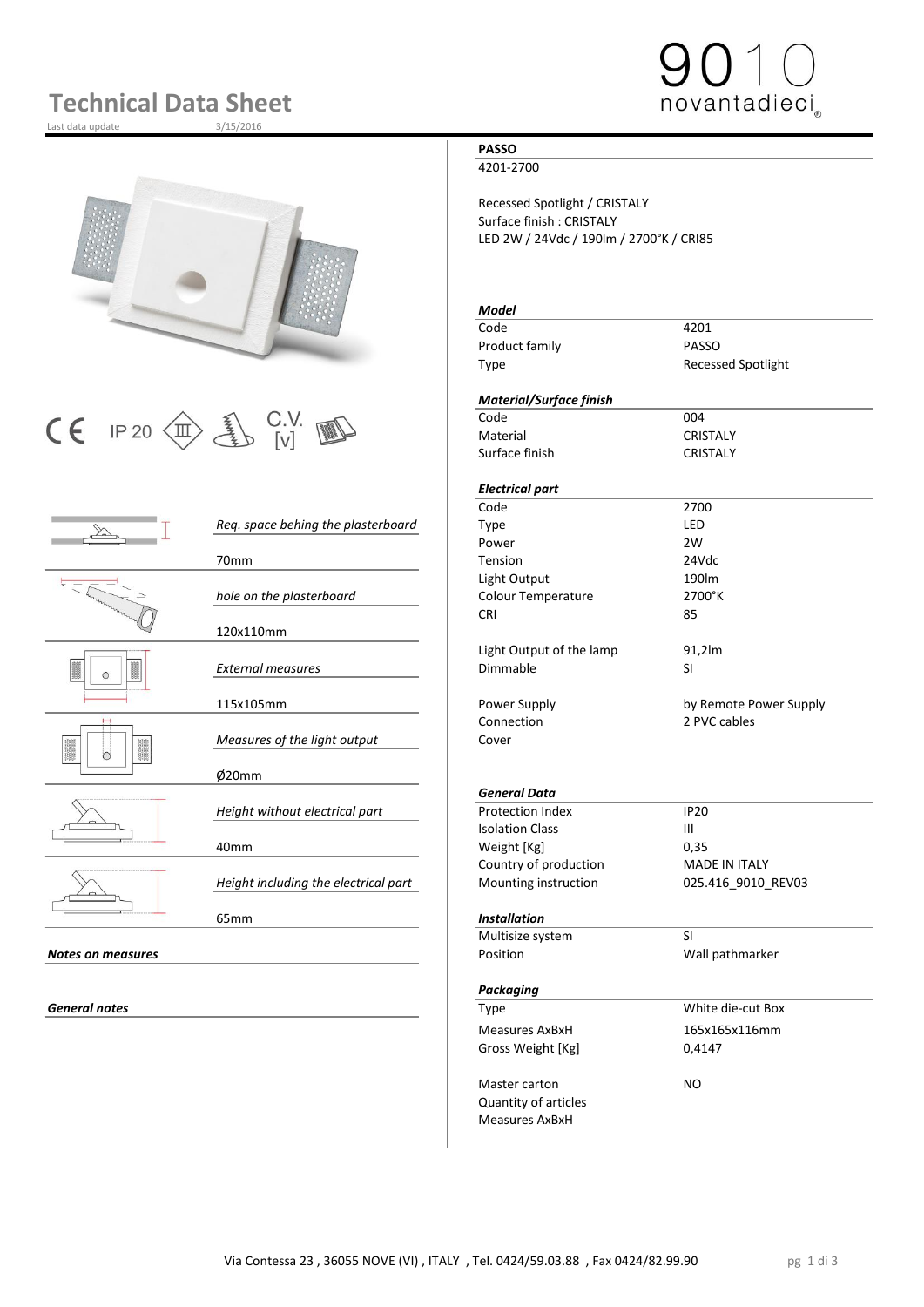### **Technical Data Sheet**



### 4201-2700

#### **Fotometric Data**



|     |   | œ          |  |
|-----|---|------------|--|
|     | ÷ |            |  |
| 6∩° |   | $90^\circ$ |  |
|     |   |            |  |

**Accessories**

### *Housing Box for Brickwork*



 *Measures* 105X115X70mm  *Measures of the hole on Brickwork* 135X145X80mm

### *Standard Power Supply*





 *Code* 026.258 *Code* 026.259 *Code* 026.260  *Measures* 130x42x23mm *Measures* 167x45x30mm *Measures* 157x54x36mm  *Power* 12W *Power* 36W *Power* 60W  *Input* 220-240V~W *Input* 220-240V~W *Input* 220-240V~W  *Output* 24Vdc *Output* 24Vdc *Output* 24Vdc

*Colour Temperature* 2700°K *CRI* 85

*Lamp Light Output* 48%<br>*Light Output of the lamp* 91.2lm **Light Output of the lamp Beam Angle** 42° *Beam Inclination* 50°



*Electrical part* 2700\_A *Illuminance 0.3m 725lux Power* 2W *0.5m 261lux Light Output* 190lm *1m 65lux*

### *Dimmable Power Supply*



*Code* 026.219 **Code** 026.209<br> *Measures* 155x51x26mm *Measures* 125x82x29mm  *Measures* 155x51x26mm *Measures* 125x82x29mm *Power* 21,6W **Power** 60W  *Input* 220-240V~W *Input* 220-240 V~W  *Output* 24Vdc *Output* 24Vdc

 *Dimmable* PUSH/0-10V/DALI *Dimmable* PUSH/1-10V